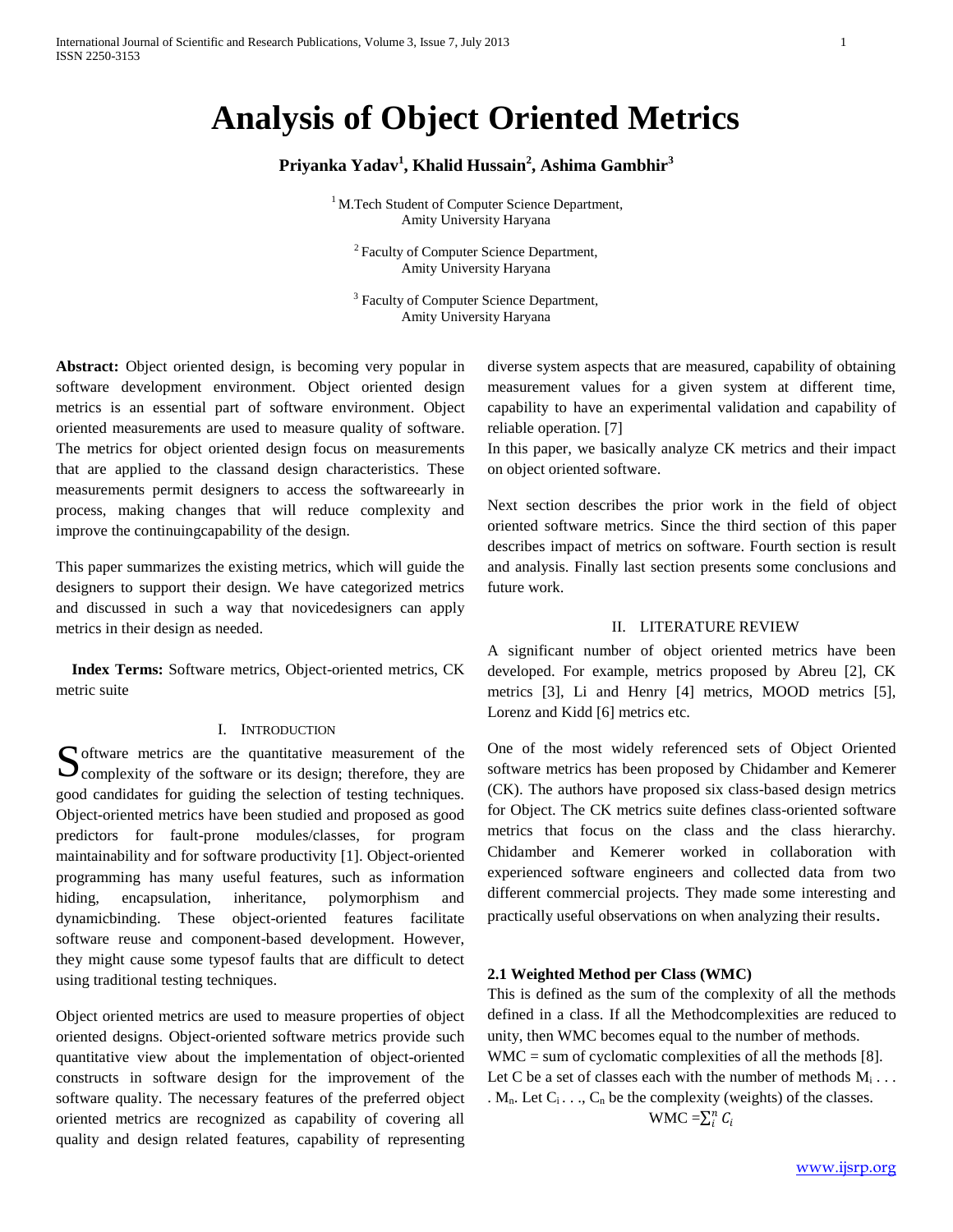International Journal of Scientific and Research Publications, Volume 3, Issue 7, July 2013 2 ISSN 2250-3153

The number of methods and the complexity of methods involved is a predictor of how much time and effort is required to develop and maintain the class. Classes with large number of methods are likely to be more application specific, limiting the possibility of reuse. [13]

High value of WMC indicates the class is more complex than that of low values. So class with less WMC is better. As WMC is complexity measurement metric, we can get an idea of required effort to maintain a particular class.

#### **2.2.Response for a Class (RFC)**

The RFC is defined as the total number of methods that can be executed in response to a message to a class. This count includes all the methods available in the whole class hierarchy. If a class is capable of producing a vast number of outcomes in response to a message, it makes testing more difficult for all the possible outcomes. [8]

*Definition:*  $RFC = | RS |$  where RS is the response set for the class.

*Theoretical basis:* The response set for the class can be expressed as:

 $RS = \{ M \}$  U all i  $\{ Ri \}$  where  $\{ Ri \}$  = set of methods called by method *i* and  $\{M\}$  = set of all methods in the class The response set of a class is a set of methods that can potentially be executed in response to a message received by an object of that class. The cardinality of this set is a measure of the attributes of objects in the class. Since it specifically includes methods called from outside the class, it is also a measure of the potential communication between the class and other classes [13].

Pressman [10] States, since RFC increases, the effort required for testing also increases because the test sequence grows. If RFC increases, the overall design complexity of the class increases and becomes hard to understand. On the other hand lower values indicate greater polymorphism. Some cases the higher value can be 100- it depends on project to project.

It is the union of all methods in the class and all methods called by methods in the class. It is only counted on one level of call.

$$
RFC=|RS|
$$

This metric is calculated for each class.

If a large number of methods can be invoked in response to a message, the testing and debugging of the class becomes more complicated since it requires a greater level of understanding required on the part of the tester. The larger the number of methods that can be invoked from a class, the greater the complexity of the class. A worst case value for possible responses will assist inappropriate allocation of testing time.

#### **2.3. Coupling between objects (CBO)**

In object oriented software, we can define coupling as the use of methods or attributes in another class. Two classes will be

considered coupled when methods declared in one class use methods or instance variables defined by the other class.Coupling is symmetric. If class A is coupled to class B, then B is coupled to A. The coupling betweenobject classes (CBO) metric will be the count of the number of other classes to which it is coupled. This metric is calculated for each class. [9] The idea of this metrics is that an object is coupled to another object if two object act upon each other. A class is coupled with another if the methods of one class use then methods or attributes of the other class.CBO counts the number of classes to which a particular class is coupled.

#### **2.4.Lack of Cohesion in Methods (LCOM)**

A module (or class) is cohesive if everything is closely related. The lack of cohesion in methods metric tries to measure the lack of cohesiveness.This metric uses the notion of degree of similarity of methods. LCOM measures the amount of cohesiveness present, how well a system has been designed and how complex a class is [15]. LCOM is a count of the number of method pairs whose similarity is zero, minus the count of method pairs whose similarity is not zero.

Raymond discussed for example, a class C with 3 methods M1, M2, and M3. Let  $I1 = \{a, b, c, d, e\}$ ,  $I2 = \{a, b, e\}$ , and  $I3 = \{x, y, z\}$ z}, where I1 is the set of instance variables used by method M1. So two disjoint set can be found: I1 intersection I2 (= {a, b, e}). I2intersection I3 is null and I3 intersection I1 is also null. Here, one pair of methods who share at least one instance variable (I1 and I2). So LCOM =  $2-1 = 1$ .

#### **2.5.Depth of Inheritance Tree (DIT)**

The depth of a class within the inheritance hierarchy is the maximum number of steps from the class node to the root of the tree and is measured by the number of ancestor classes. In cases involving multiple inheritances, the DIT will be the maximum length from the node to the root of the tree[14]. Inheritance can add to complexity of software. This metric is calculated for each class. [9]

If DIT increases, it means that more methods are to be expected to be inherited, which makes it more difficult to calculate a class's behavior. Thus it can be hard to understand a system with many inheritance layers. Deeper trees constitute greater design complexity, since more methods and classes are involved. On the other hand, a large DIT valueindicates that many methods might be reused.

#### **2.6. Number of Children (NOC)**

Not only is the depth of the inheritance tree significant, but the width of the inheritance tree. This metric is calculated for each class. [9] The NOC is the number of immediate subclasses of a class in a hierarchy. It is a measure of how many subclasses are going to inherit the methods of the parent class.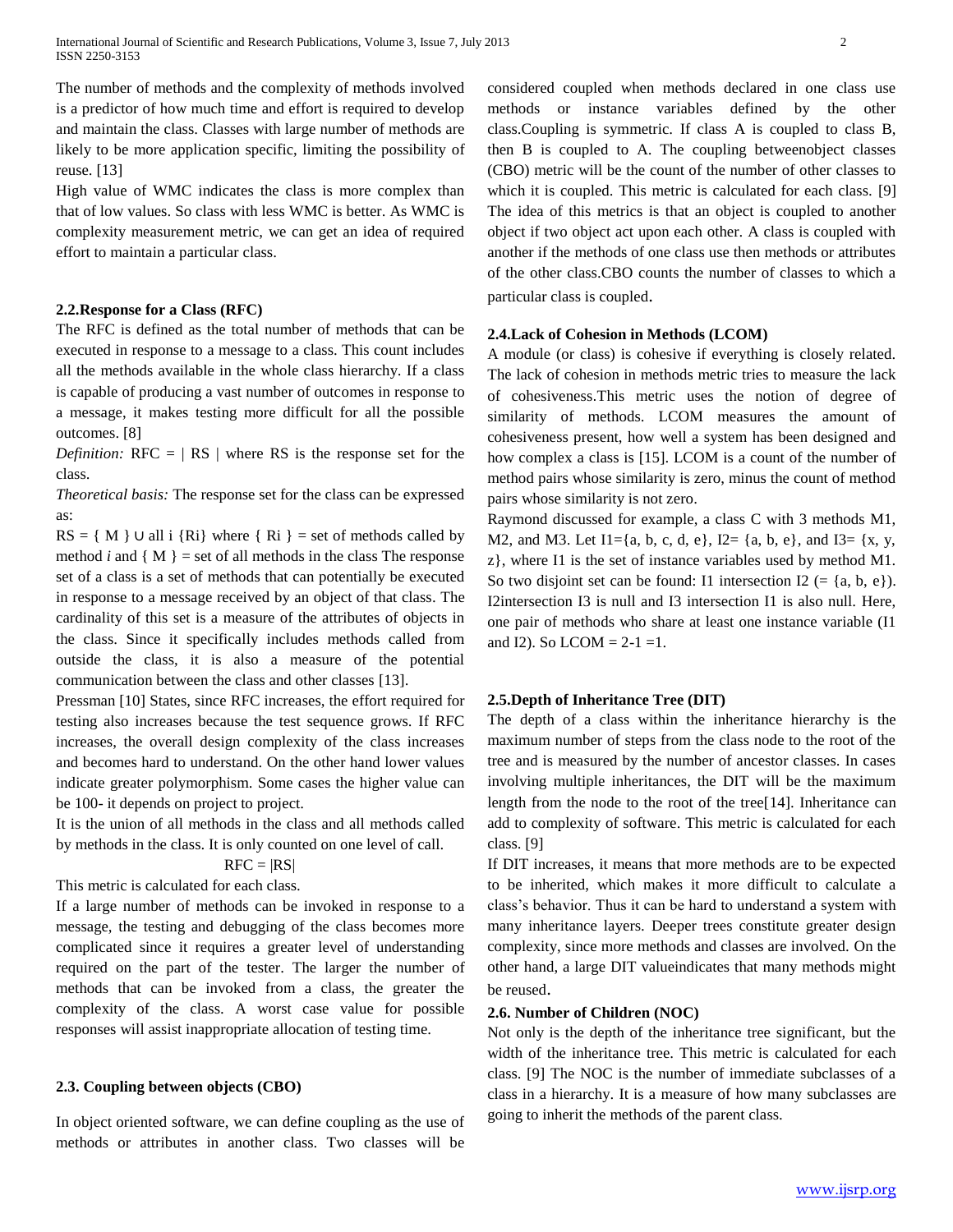- Greater the number of children, greater the reuse, since inheritance is a form of reuse.
- Greater the number of children, the greater the likelihood of improper abstraction of the parent class. If a class has a large number of children, it may be a case of misuse of sub-classing.
- The number of children gives an idea of the potential influence a class has on the design. If a class has a large number of children, it may require more testing of the methods in that class. [13]

## III. IMPACT OF OBJECT ORIENTED METRICS ON OBJECT ORIENTED SOFTWARE

Table 1: Interpretation Guidelines

| <b>METRIC</b>                   | <b>OBJECTIVE</b> |
|---------------------------------|------------------|
| <b>Cyclometic Complexity</b>    | Low              |
| Lines of Code                   | Low              |
| <b>Comment Percentage</b>       | 20-30%           |
| Weighted Method per Class       | Low              |
| <b>Response For a Class</b>     | Low              |
| <b>Lack of Cohesion</b>         | High             |
| <b>Coupling Between Objects</b> | Low              |
| Depth of Inheritance            | Low(Tradeoff)    |
| Number of Children              | Low(Trade off)   |

**WMC**-High value of WMC indicates the class is more complex than that of low values. So class with less WMC is better.

**CBO**-High CBO is undesirable. An increase of CBO indicates the reusability of a class will decrease. CBO values for each class should be kept as low as possible.

**LCOM**-LCOM measures how well a system has been designed and how complex it is. Great values of LCOM increases complexity. So it should be kept as low as possible.

**DIT**-High values of DIT means more classes are inherited, which makes it more difficult to calculate a class behavior. Which makes it more difficult to calculate a class's behavior. On other hand,a large DIT value indicates that many methods might be reused.

**NOC**- High value of NOC means reuse increases. On the other hand, as NOC increases, the amount of testing will also increase.

## IV. ANALYSIS OF RESULT

Metrics have a number of interesting characteristics for providing development support. Some of them are simple, precise, general and scalable to large size software systems. In this paper, we analyzed some metrics by using semi automated tool. In our analysis we use two java packages tomeasure object oriented metrics. Project1 contains 12 classes, and the total line of code (LOC) is 2223. Project2 contains 14 classes and LOC is 900. The main reason to choose those packages is both of the packages have around 2000 line of code and it is faster to execute. In this paper, we focused mainly WMC, RFC, DIT, NOC and CBO, LCOM metrics.

### **Descriptive Statistics**

Within each case study, the distribution (mean, median) and variance (standard deviation) of each measure is examined. Low variance measures do not differentiate classes very well and therefore are not likely to be useful. Analyzing and presenting the distribution of measures is important for the comparison of different case studies.

Table 2: Descriptive Statistics Report of Project1

| <b>Metrics</b> | N  | Min   | Max   | Mean    | Std. Dev |
|----------------|----|-------|-------|---------|----------|
| <b>LCOM</b>    | 12 | 50.00 | 50.00 | 50.0000 | .00000   |
| <b>DIT</b>     | 13 | 2.00  | 2.00  | 2.0000  | .00000   |
| <b>CBO</b>     | 12 | 3.00  | 12.00 | 6.2500  | 3.49350  |
| <b>NOC</b>     | 12 | .00   | .00   | .0000   | .00000   |
| <b>RFC</b>     | 12 | 14.00 | 14.00 | 14.0000 | .00000   |
| <b>WMC</b>     | 13 | 2.00  | 2.00  | 2.0000  | .00000   |
| Valid N        | 12 |       |       |         |          |
| (listwise)     |    |       |       |         |          |

**Descriptive statistics**

A statistics report is generated using a tool. Minimum, maximum, mean, std. deviation values are generated for all classes for value of each metrics(LCOM, DIT, CBO, NOC,RFC, WMC) as shown in table 2 and 3.

Table 3: Descriptive Statistics Report of Project2

| <b>Descriptive Statistics</b> |
|-------------------------------|
|-------------------------------|

| Metrics     | N  | Min   | Max    | Mean   | Std. Dev         |
|-------------|----|-------|--------|--------|------------------|
| <b>LCOM</b> | 14 | .00   | 71.00  | 20.000 | 26.20922         |
| <b>DIT</b>  | 16 | 1.00  | 11.00  | 3.1250 | 2.96367          |
| <b>CBO</b>  | 15 | 1.00  | 22.00  | 8.8000 | 6.97137          |
| <b>NOC</b>  | 13 | .00   | .00    | .0000  | .00000           |
| <b>RFC</b>  | 14 | 13.00 | 721.00 |        | 218.50 329.66481 |
| <b>WMC</b>  | 15 | 1.00  | 3.00   | 2.1333 | .74322           |
| Valid N     | 13 |       |        |        |                  |
| (listwise)  |    |       |        |        |                  |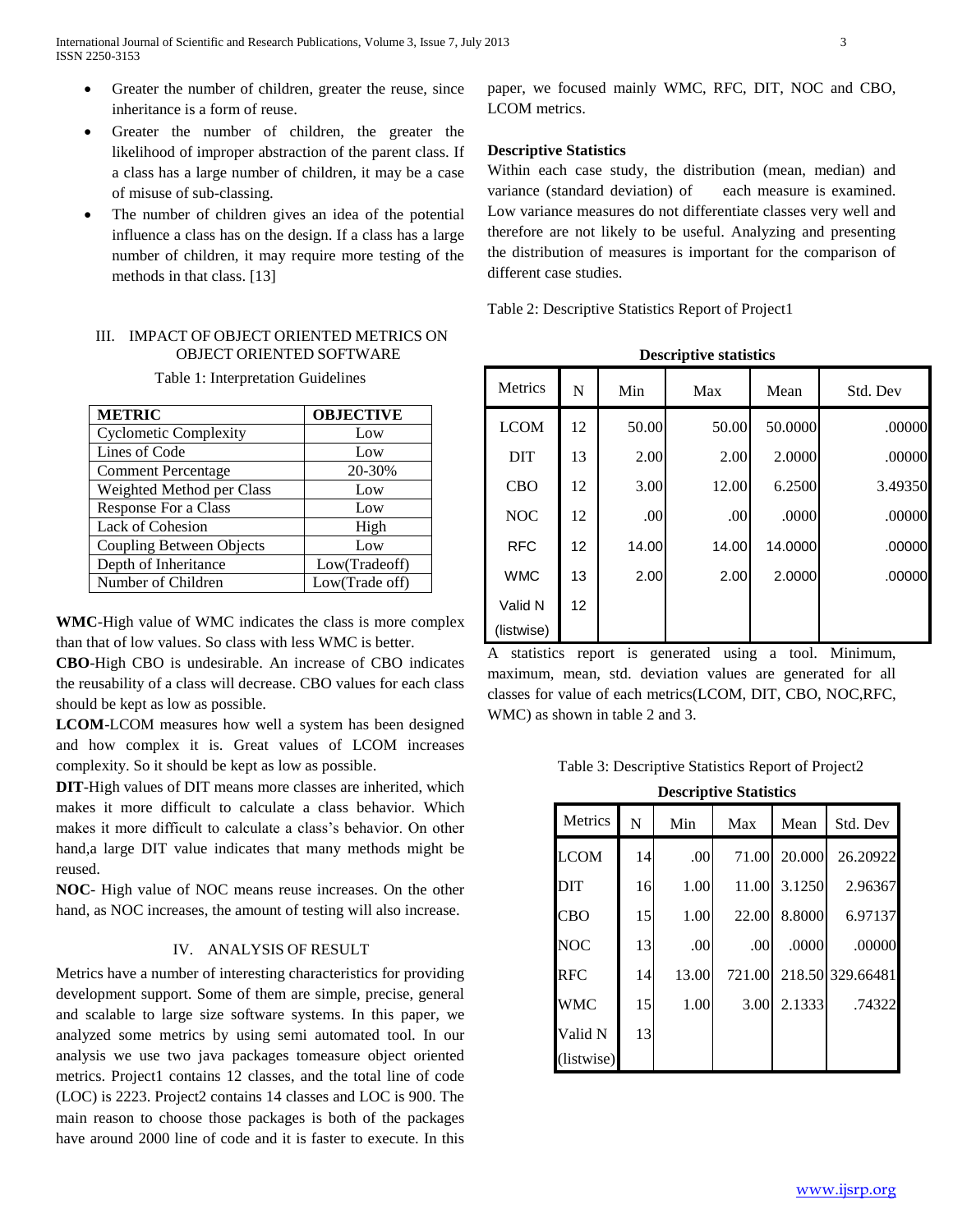Following are the observations made from applying these metrics on projects.

- There are only 12.5% of the total classes that have high coupling metric values. There are 4.1% of classes with deep hierarchy. Since earlier empirical studies suggest that classes with more coupling and deep hierarchy are fault prone, the identified classes (16.6 %) must be thoroughly checked during testing.
- The maximum value of RFC is high for all the projects as it also counts the method invocations. RFC measures the complexity of the software by counting the number of methods in the class and also captures the information about the coupling of the class to other classes.
- The values for WMC are same as method complexities are generally considered to be unity. Values of WMC are not too much high for both projects. It means projects are not too much complex.
- CBO value is generally less in sample data, hence classes are easy to understand, reuse and maintain.
- LCOM value is 50 for project1 and 71 for project2. Because the number of pairs of methods having access to common attributes is less than the number of pairs of methods having no common attributes. It implies that the classes are less cohesive.
- The DIT values are medium in all the projects; this shows that inheritance is used in most of the classes to optimum level. Depth inheritance tree values are not too much high for both projects. So it conclude that both projects are not too much complex .But it limits the concepts of reusability.
- NOC metric measures the number of direct subclass of a class. Since more children in a class have more responsibility, thus it is harder to modify the class and requires more testing. So NOC with less value is better and more NOC may indicate a misuse of sub classing. In our analysis, both project1 and projecct2 have 0 and 0 NOC respectively. So it means there is no direct subclass for any parent class or super class in both project1 and project2.

## V. CONCLUSION AND FUTURE WORK

Theoretical analysis of these metrics suggest that out of many OO metrics, 6 metrics (WMC, DIT, CBO RFC, DAC, LCOM, and NOC) provide sufficient information for usage and other metrics are either subset of these metrics or are providing same information in different format. This simplysupports the conclusions drawn from theoretical analysis i.e. many of the metrics proposed are based on comparable ideas and therefore provide somewhat redundant information.

The measures could not be evaluated over a large data set but this is a problem that has plagued much of empirical software engineering research. We plan to replicate our study on large data set and industrial object-oriented software system.The most obvious extension of this work is to analyze the degree to which these metrics correlate with managerial performance indicators such as testing, maintenance effort and quality. Another future prospect would be to have the data set as project withidentical requirements done in different object oriented languages.

## **REFERENCES**

[1]: Mei-Huei Tang, Ming-Hung Kao And Mei-Hwa Chen.Computer Science DepartmentSUNY at Albany.Albany, NY 12222, "An Empirical Study On Object-Oriented Metrics".

[2]: Abreu, Fernando B., Carapuca, Rogerio: "Candidate Metrics for Object Oriented Software within a Taxonomy Framework.", Journal of System software 26, 1(July 1994).

[3]: Chidamber, Shyam, Kemerer, Chris F. "A Metric suite for Object oriented Design." M.I.T. Sloan School of Management E53-315, 1993.

[4]: Li, Wei, Henry, Salley: "Maintenance Metrics for the Object Oriented Paradigm", First International Software Metrics Symposium. Baltimore, Maryland, May 21-22. 1993. Loss Alamitos, California: IEEE Computer Society press, 1993.

[5]: Abreu, Fernando B: "The MOOD Metrics Set", proc. ECOOP' 95 Workshop on Metrics, 1995.

[6]: Lorenz, Mark and Kidd, Jeff, Object Oriented Software metrics, Prentice Hall Publishing, 1994.

[7]:Aman Kumar Sharma, Arvind Kalia, Hardeep Singh. "Empirical Analysis of Object Oriented Quality Suites." International Journal of Engineering and Advanced Technology (IJEAT) ISSN: 2249 – 8958, Volume-1, Issue-4, April 2012.

[8]:Amjan Shaik, C. R. K. Reddy, Bala Manda, Prakashini. C, Deepthi. K, "Metricsfor Object Oriented Design Software Systems: A Survey", Journal of Emerging Trends in Engineering and Applied Sciences (JETEAS) 1 (2): 190-198,Scholarlink Research Institute Journals, 2010 (ISSN: 2141-7016) jeteas.scholarlinkresearch.org.

[9] David A. Gustafson, "Software Engineering",Schaum's Outline Series Mcgraw-HILL

Copyright © 2002 by The McGraw-Hill Companies,Inc.

[10]:Roger S. Pressman: "Software Engineering", Fifth edition, ISBN 0077096770